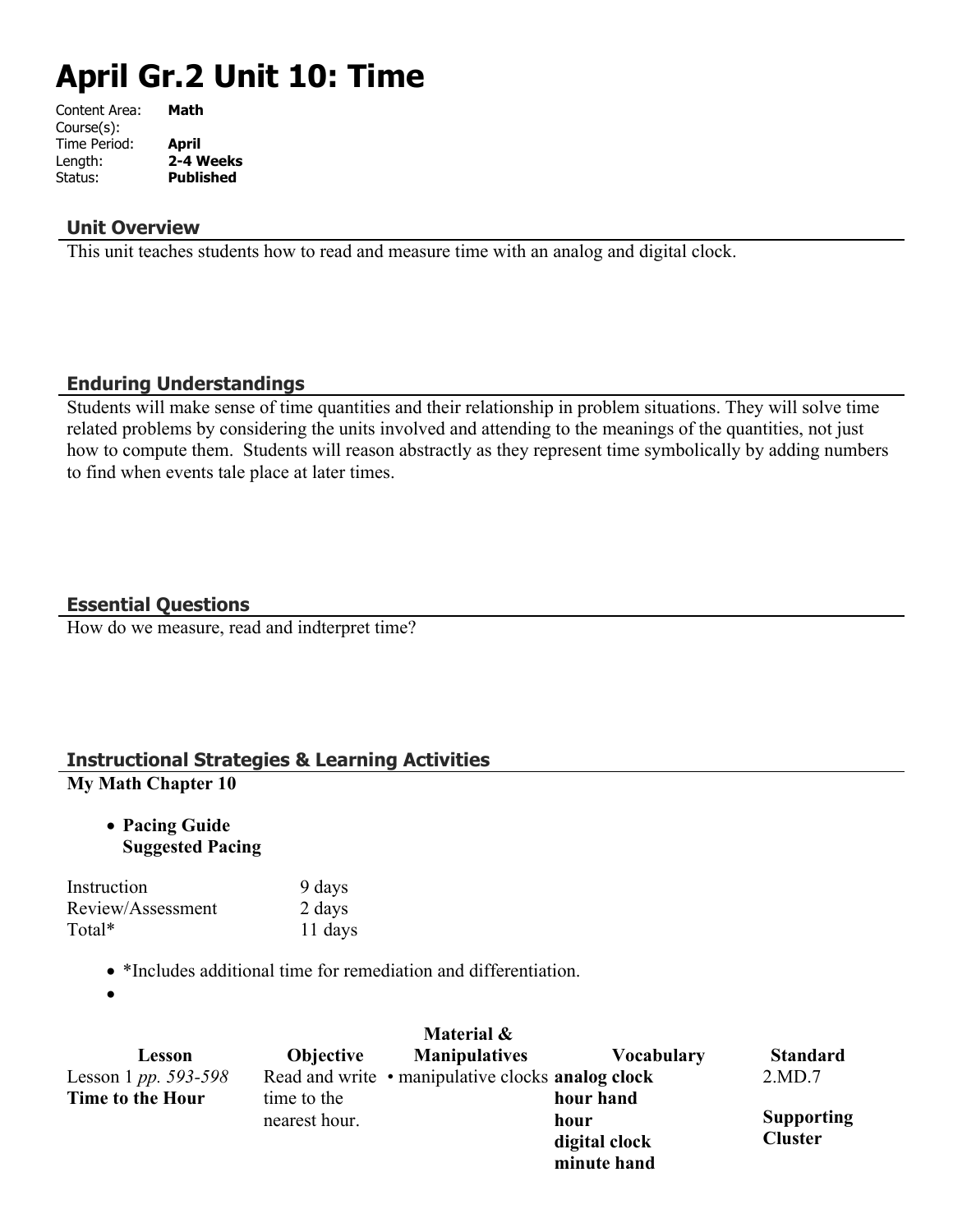| Lesson 2 pp. 599-604                                                         |                                   | Recognize time • number cubes        | minute<br>half hour | <b>MP</b><br>1, 2, 3, 6, 8<br>2.MD.7          |
|------------------------------------------------------------------------------|-----------------------------------|--------------------------------------|---------------------|-----------------------------------------------|
| Time to the Half Hour                                                        | to the nearest<br>half hour.      | • manipulative clocks half past      |                     | <b>Supporting</b><br><b>Cluster</b>           |
| Lesson 3 pp. $605-610$                                                       | Find a pattern to                 |                                      |                     | <b>MP</b><br>1, 2, 3, 4, 6,<br>7, 8<br>2.MD.7 |
| <b>Problem-Solving</b><br><b>Strategy: Find a Pattern</b>                    | solve problems.                   |                                      |                     | <b>Supporting</b><br><b>Cluster</b>           |
|                                                                              |                                   |                                      |                     | <b>MP</b><br>1, 2, 3, 7, 8                    |
| <b>Check My Progress</b><br>Lesson 4 pp. 613-618                             | Use a clock to                    | • manipulative clocks quarter hour   |                     | 2.MD.7                                        |
| <b>Time to the Quarter</b><br>Hour                                           | tell time to the<br>quarter hour. | • paper plates<br>• connecting cubes |                     | <b>Supporting</b><br><b>Cluster</b>           |
| Lesson 5 pp. 619-624                                                         | Skip count by                     | • manipulative clocks                |                     | <b>MP</b><br>1, 2, 3, 6, 8<br>2.MD.7          |
| <b>Time to Five-Minute</b><br><b>Intervals</b>                               | fives to tell<br>time.            |                                      |                     | <b>Supporting</b><br><b>Cluster</b>           |
| Lesson 6 pp. 625-630 Use A.M. and • crayons or colored A.M.<br>A.M. and P.M. | P.M. when<br>telling time.        | pencils<br>• prepared note cards     | P.M.                | <b>MP</b><br>1, 3, 5, 6, 7,<br>8<br>2.MD.7    |
|                                                                              |                                   |                                      |                     | <b>Supporting</b><br><b>Cluster</b>           |
|                                                                              |                                   |                                      |                     | <b>MP</b><br>2, 3, 6, 7, 8                    |

**My Review and Reflect**

 $\bullet$ 

# **Integration of Career Readiness, Life Literacies and Key Skills**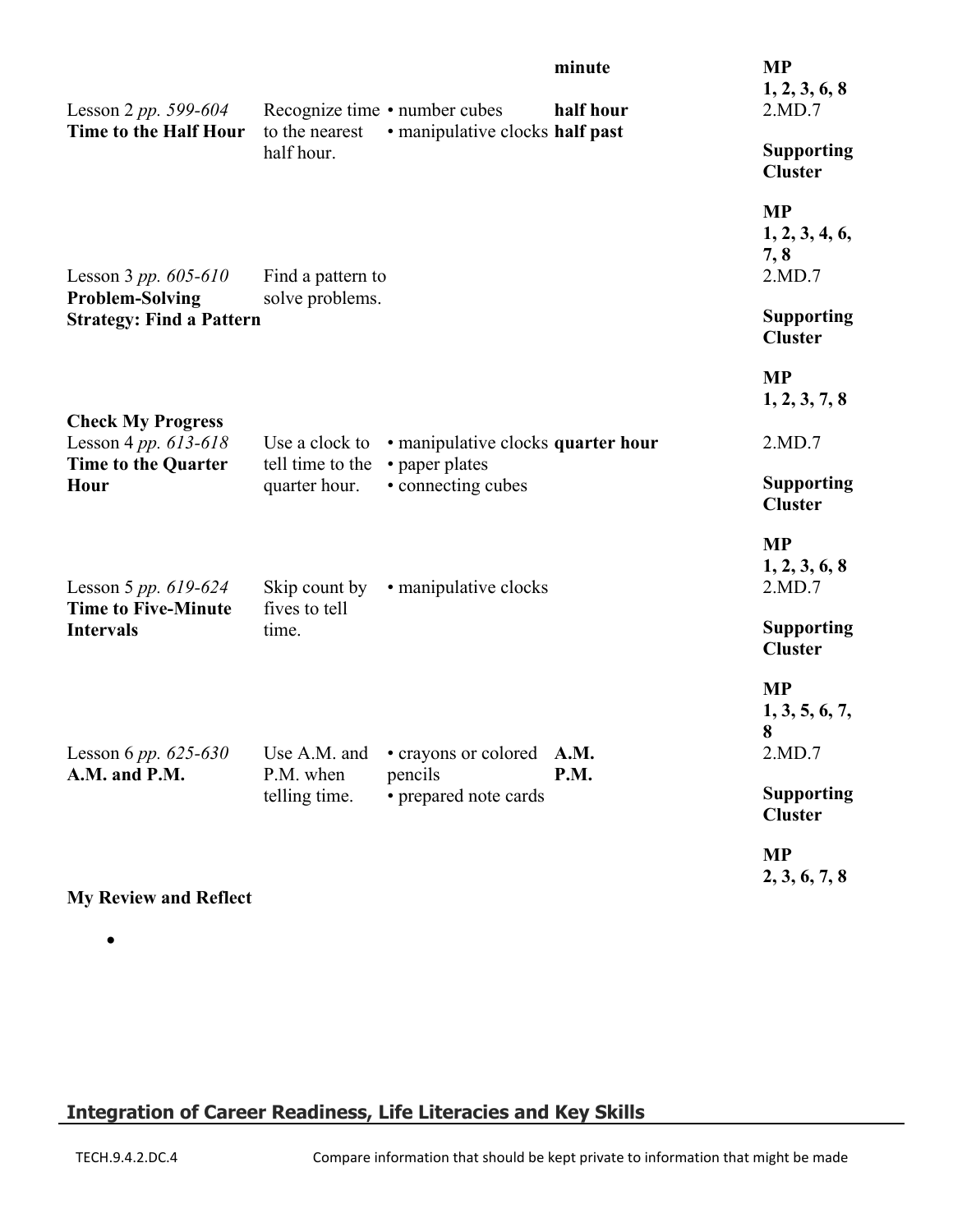|                      | public.                                                                                                                |
|----------------------|------------------------------------------------------------------------------------------------------------------------|
| <b>TECH.9.4.2.CT</b> | <b>Critical Thinking and Problem-solving</b>                                                                           |
|                      | Critical thinkers must first identify a problem then develop a plan to address it to<br>effectively solve the problem. |
| TECH.9.4.2.DC.3      | Explain how to be safe online and follow safe practices when using the internet (e.g.,<br>8.1.2.NI.3, 8.1.2.NI.4).     |
| TECH.9.4.2.Cl.1      | Demonstrate openness to new ideas and perspectives (e.g., 1.1.2.CR1a, 2.1.2.EH.1,<br>$6.1.2$ . Civics CM. $2$ ).       |
|                      | Brainstorming can create new, innovative ideas.                                                                        |
|                      | Individuals should practice safe behaviors when using the Internet.                                                    |
| TECH.9.4.2.CT.2      | Identify possible approaches and resources to execute a plan (e.g., 1.2.2.CR1b, 8.2.2.ED.3).                           |
| TECH.9.4.2.CI.2      | Demonstrate originality and inventiveness in work (e.g., 1.3A.2CR1a).                                                  |
| WRK.9.2.2.CAP.1      | Make a list of different types of jobs and describe the skills associated with each job.                               |
| TECH.9.4.2.CT.3      | Use a variety of types of thinking to solve problems (e.g., inductive, deductive).                                     |
|                      | Different types of jobs require different knowledge and skills.                                                        |

### **Technology and Design Integration**

Students will interact with SmartBoards, IPads, Chromebooks and the document camera.

CS.K-2.8.1.2.CS.1 Select and operate computing devices that perform a variety of tasks accurately and quickly based on user needs and preferences. Individuals use computing devices to perform a variety of tasks accurately and quickly. Computing devices interpret and follow the instructions they are given literally.

#### **Interdisciplinary Connections**

| LA.RI.2.4  | Determine the meaning of words and phrases in a text relevant to a grade 2 topic or<br>subject area.                                                                                    |
|------------|-----------------------------------------------------------------------------------------------------------------------------------------------------------------------------------------|
| LA.RI.2.5  | Know and use various text features (e.g., captions, bold print, subheadings, glossaries,<br>indexes, electronic menus, icons) to locate key facts or information in a text efficiently. |
| LA.RF.2.3  | Know and apply grade-level phonics and word analysis skills in decoding words.                                                                                                          |
| LA.RI.2.10 | Read and comprehend informational texts, including history/social studies, science, and<br>technical texts, at grade level text complexity proficiently with scaffolding as needed.     |

#### **Differentiation**

Each My Math unit throughout the series offers "approaching level", "on level" and "Beyond level" differentiated instructional hands-on choices, as well as ELL differentiated support. Please refer to the teacher edition for the activities.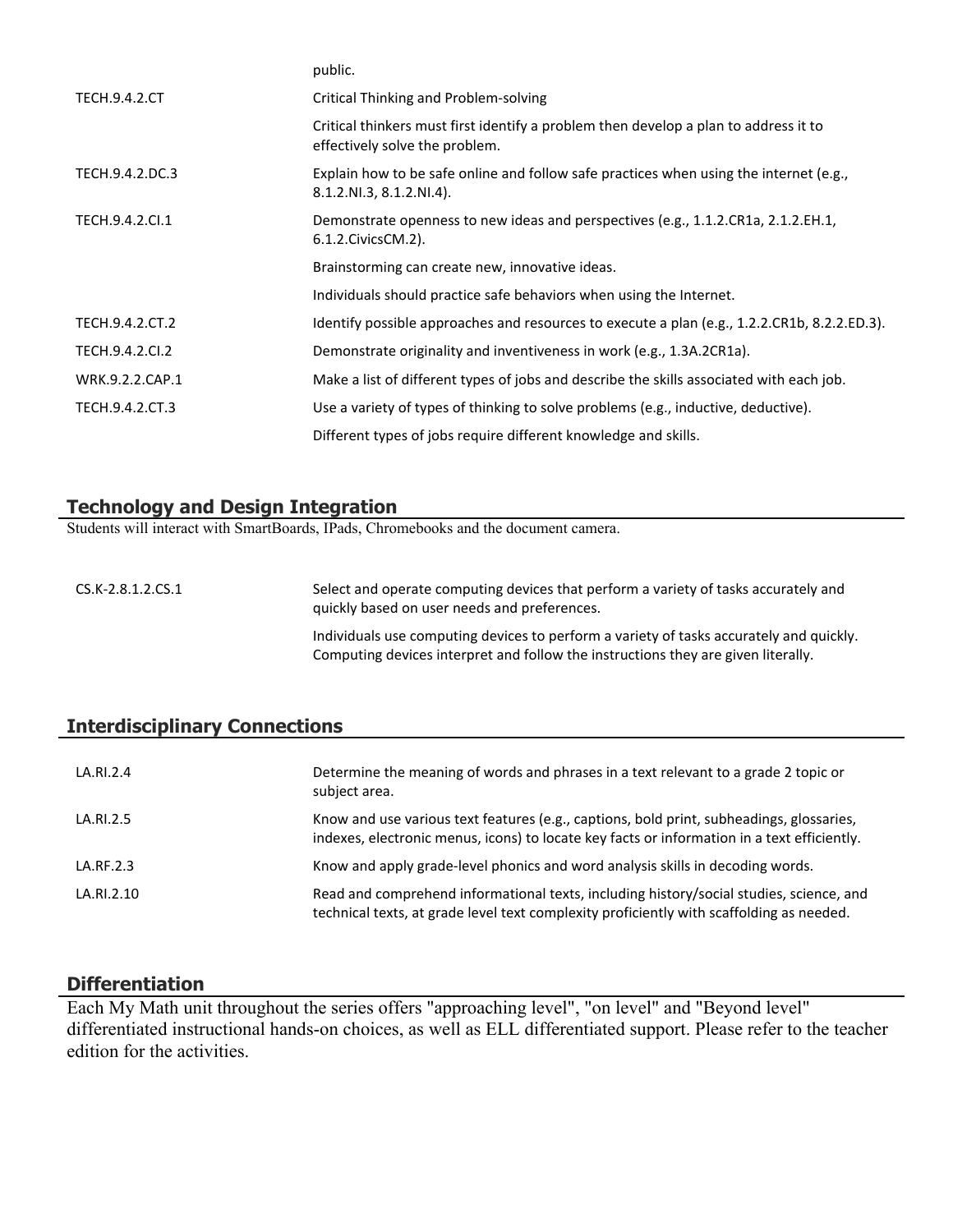# **Modifications & Accommodations**

EP and 504 accommodations will be followed.

#### **Benchmark Assessments**

AIMSWeb

#### **Formative Assessments**

Teacher observation

Student conferences

Discussion

Activities

Whiteboard

Games

Homework

#### **Summative Assessments**

My Math chapter assessments

## **Instructional Materials**

See materials listed in above plans.

#### **Standards**